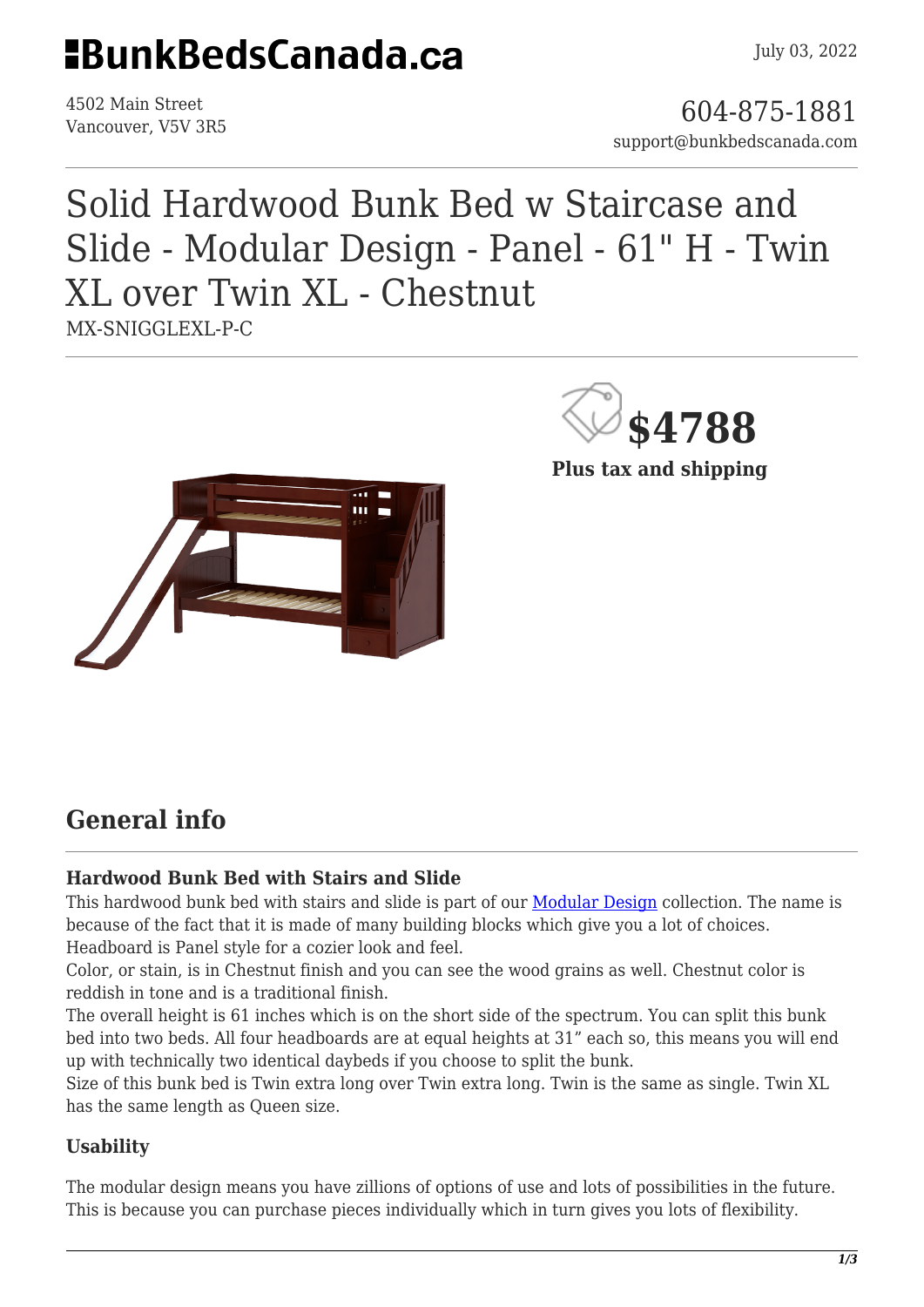# **BunkBedsCanada.ca**

Our modular design hardwood bunk bed with stairs is suitable for use by kids, teens or adults. Also, you can divide this bunk bed into two separate beds.

The lower bed is interchangeable with many options, you can install it in L-shape format or Parallel. Parallel bunk bed is great for under A-Frame or even under stairs or where you have rooms with different level ceiling heights. The L-Shape bunk bed feels more open if you compare it to standard bunk for the same height. For low ceiling rooms where you must choose a low bunk, L-Shape is a very useful option.

#### **Solid Wood Frame**

We use solid [hardwood](https://en.wikipedia.org/wiki/Hardwood) for this bunk bed. Our factory uses Aspen, Maple, or Birch wood interchangeably for the production of this unit. To achieve maximum strength, we use premium knot-free hardwood for this bunk bed.

Its slats are made of [plywood.](https://en.wikipedia.org/wiki/Plywood) They are about 2.5" wide and 2.5" apart from each other. Each slat comes with holes. So, you can secure every slat to the frame with two wood screws.

#### **Under Bed Storage**

There are a variety of under-bed storage solutions for this collection. You can add a storage trundle, or an under-bed dresser. Alternatively, you can add two independent and large roll-in-out drawers under this bunk bed.

#### **Safety**

This modular design hardwood bunk bed can hold a tested 400lb weight capacity on the upper deck. The lower deck can almost also hold the same weight, but we do not test the lower deck.

All sizes have center support on the upper deck except for the twin. For the lower deck, the center support is available only for XL sizes and Queen sizes.

The modular design has 4 metal pings, purpose built [Rocklocks](https://bunkbedscanada.com/rock-locks-set-of-4.html) which lock the upper and lower headboards.

We use acrylic paint for the white finish. For natural and chestnut finishes we use nc lacquer (nitro cellulose). Also, we test the finishes for chemical compliance with US and EU safety standards.

#### **Stairs**

This hardwood bunk bed comes with four stairs and each stair has a drawer in it. Drawers are also wood, soft-close feature plus with dove-tailed joinery. Lower drawers do not go all the way to the end, only the upper two drawers do.

Also, this staircase comes with a solid banister for additional safety and ease when climbing.

#### **Slide**

This slide is made of solid hardwood and MDF surface for easy sliding. It comes with two hooks which hook to the mattress rails and these make it easy to remove the slide as and when you want. You can secure these hooks to the mattress rail using screws. For extra safety and to secure the slide, we have extra safety pieces which go over the hooks so that you do not remove the slide accidentally.

You can install this slide on the left or right side.

#### **Assembly**

Assembly of this Modular Design hardwood bunk bed with stairs and slide is reasonably simple. No need to assemble the headboards. You need to assemble the stairs, the guard rails, connect mattress rails, connect the slide and slats.